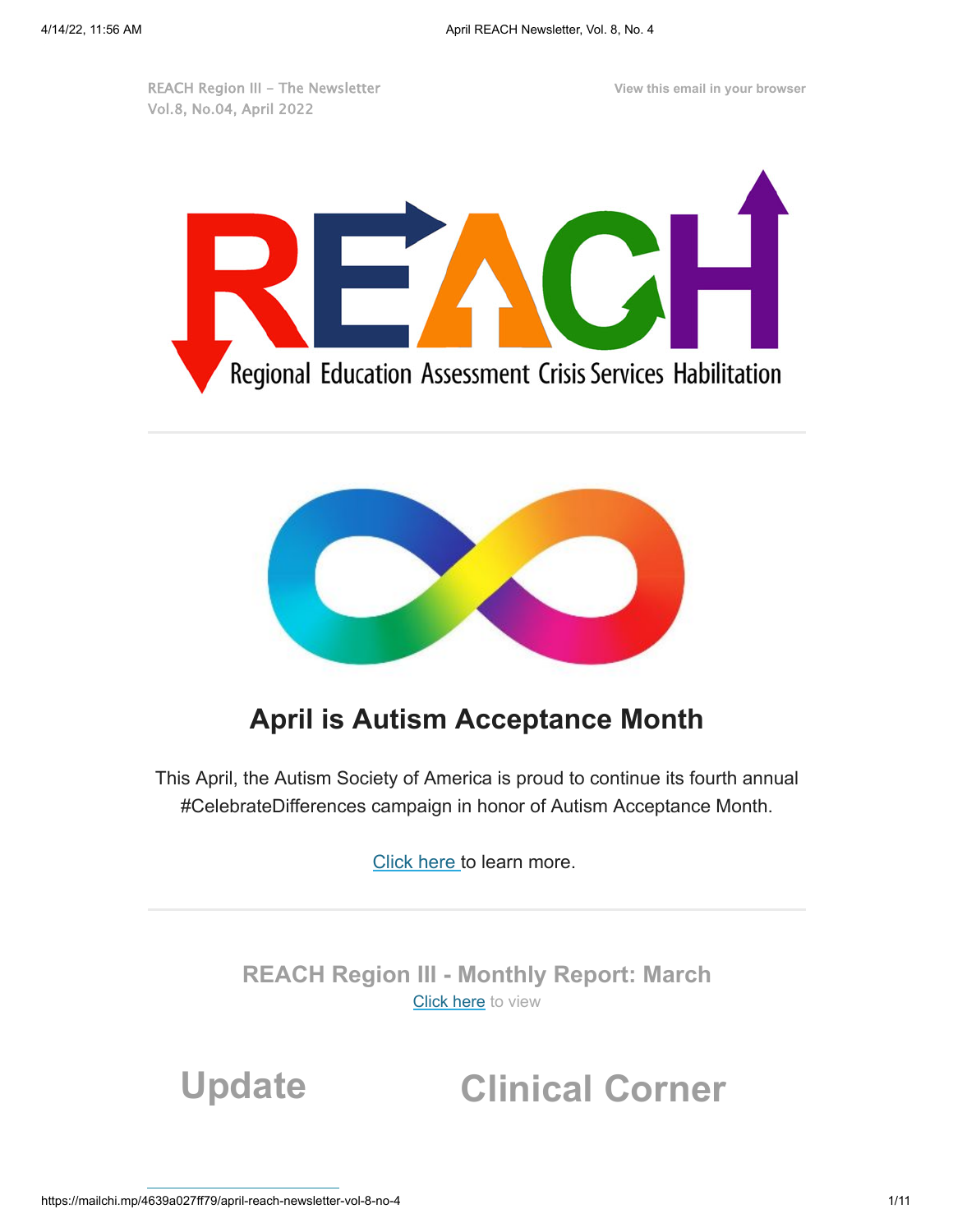

### **March Data**

### **Adults**

Referrals: 38 Active Clients: 73 Crisis Plan Hours: 26.5 Crisis Prevention hours: 469.5

#### **Calls to Crisis Line**

Information: 45 Crisis Prevention: 92 Crisis Face to Face Response: 27 Face to Face + 8 Telehealth **Total Calls: 172**

*Average Crisis/Face to Face Response Time*: 49.7 minutes

### **Crisis Therapeutic Home**

Emergency Bed Days: 14 Step-down Bed Days: 31 Prevention Bed Days: 31

#### **Children**

Referrals: 41 Active Clients: 50 Crisis Plan Hours: 28.25 Crisis Prevention Hours: 325.58

#### **Calls to Crisis Line**

https://mailchi.mp/4639a027ff79/april-reach-newsletter-vol-8-no-4 2/11 Information: 34 Crisis Prevention: 9



## **Blogpost: Anxiety Management with Autism**

*Natalie Miller for mhddcenter.org*

As you're no doubt aware, the pandemic and subsequent social distancing had multiple side effects on Americans beyond the immediate concern of being infected with COVID-19. One of the most prevalent of these effects has been anxiety. Many foreign to it are experiencing it for the first time, and those who are familiar with it have felt their symptoms increase.

Like many people on the autism spectrum, I have dealt with generalized anxiety most of my life and have certainly felt my fair share during this chaotic time in our world. Luckily, dealing with it for almost two decades has given me plenty of time to develop coping skills and a few simple life strategies to help minimize the effects.

If you'd like to see what I've learned over the years, keep reading! I've organized these by the stage of life I was in when I started developing them, but I think you'll find these applicable no matter your age or situation.

**v**<sub>d</sub> =

[Click here](https://www.mhddcenter.org/anxiety-management-with-autism/) to continue reading.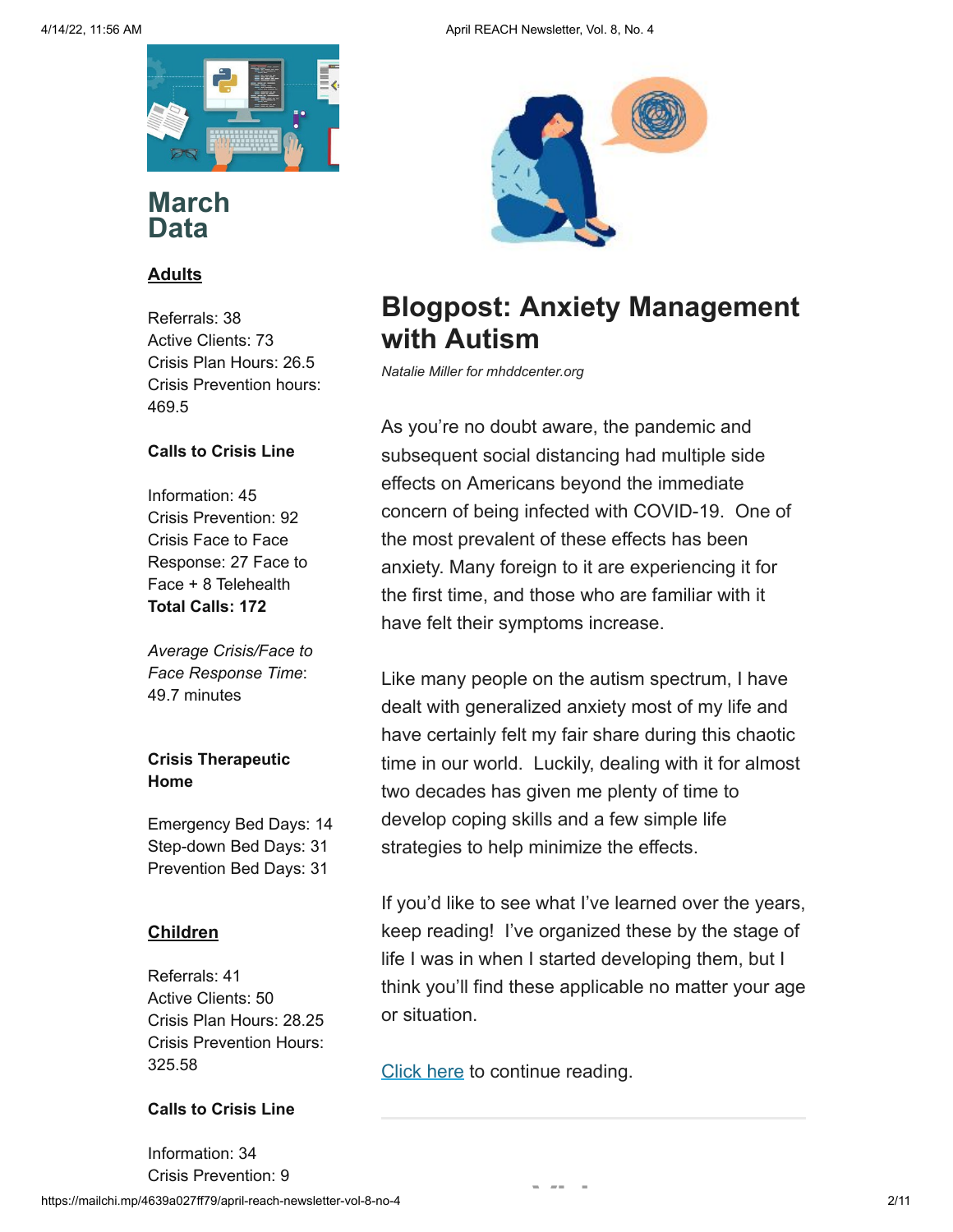Crisis Face to Face Response: 19 Face to Face + 2 Telehealth **Total Calls: 64**

*Average Crisis/Face to Face Response Time*: 26.3 minutes

### **Our Referral Form**

[Click here t](https://mcusercontent.com/898af1729382f137e646c6110/files/5c4f234d-9c35-4f2d-8e52-a43c620c0453/REACH_ReferralForm_updated_5.21.2020.docx)o download it, and please share with anyone in your system that makes REACH referrals. Thank you!

#### **REACH Region III**

Email: [info@swvareach.org](mailto:info@swvareach.org) Fax: 540.267.3403

# **Apps**



### **i Create...Social Skills Stories**

i Create... Social Skills Stories is an application with the ability to totally customize sequential steps of a storyline for individuals that need help building their social skills.

The app is designed to make unlimited personalized social skill story books by importing personal photos, adding titles, text and audio to unlimited

### 4/14/22, 11:56 AM April REACH Newsletter, Vol. 8, No. 4 **Videos**



## **MHDD Digital Storytelling Series: Daman's Story**

*YouTube.com*

Daman has a unique life story, highlighted by misdiagnoses, lack of understanding from professionals in the fields of physical and mental health, and traumatic experiences.

After a rough patch in life, Daman embarked on a personal journey to find their voice and most of all, who they are. All signs have pointed towards ways of helping others in a similar place that they had once been, and Daman consistently pursues that goal.

[Click here](https://youtu.be/_LjVV9atOio) or on video above to view.

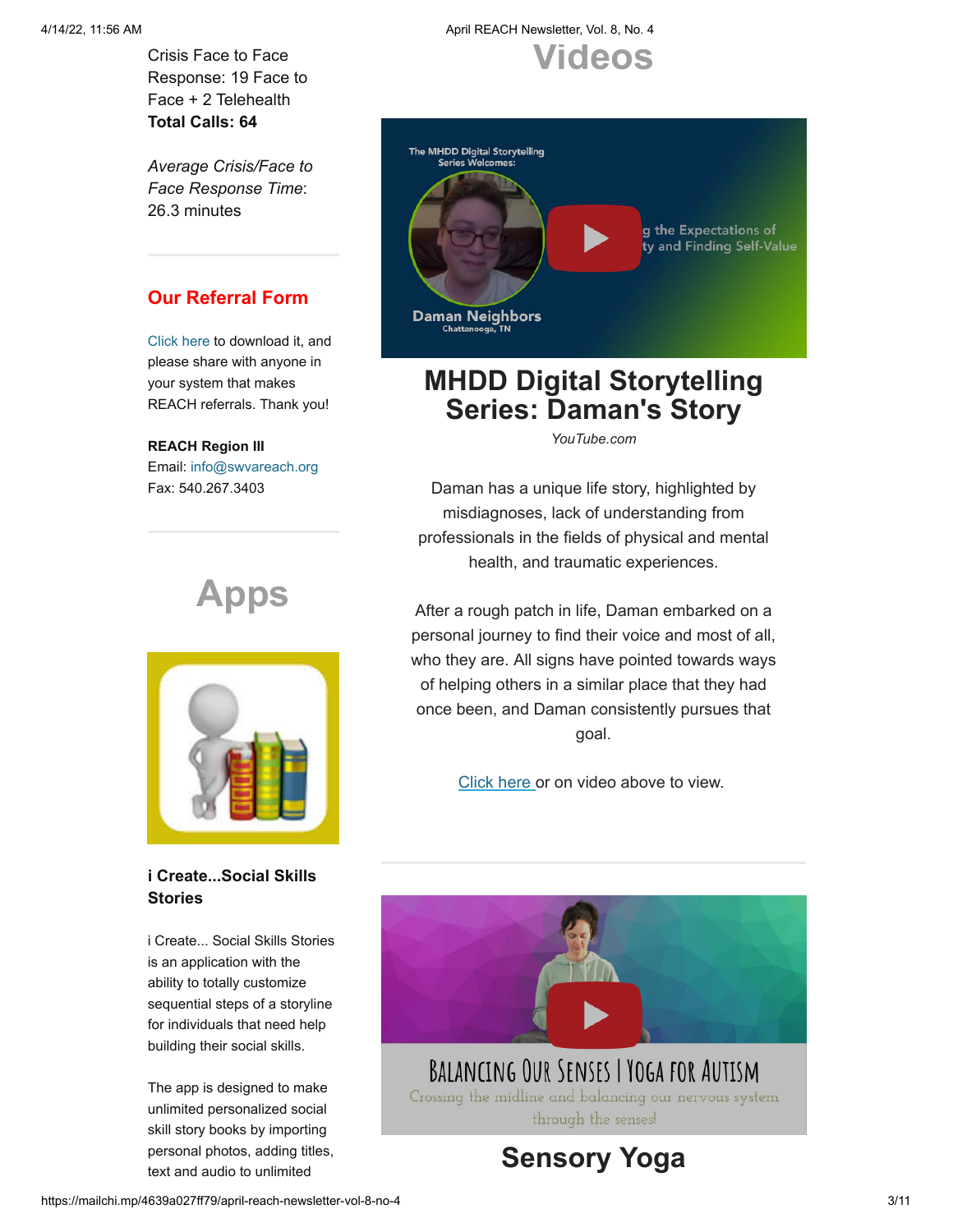pages into your own story.

[Click here](https://apps.apple.com/us/app/i-create-social-skills-stories/id513666306) to learn more.

**Books & Podcasts**



**The 10 Best Podcasts By Autistic Creators** *discoverpods.com*

[Click here](https://discoverpods.com/austistic-creator-podcasts/) to read.

**Diversity & Inclusion**



**Autism Spectrum Disorder and the Hispanic/Latinx Community** *mhddcenter.org*

[Click here](https://mcusercontent.com/898af1729382f137e646c6110/files/b65d43b8-5b3f-89cc-3819-251df6e0e175/Autism_Spectrum_Disorder_and_the_Hispanic_Latinx_Community.pdf) for this Fact Sheet.

4/14/22, 11:56 AM April REACH Newsletter, Vol. 8, No. 4

*Spectrum Yoga for Youth/YouTube.com*

This is a nervous system workout! We cross the midline and give attention to all eight of our senses: visual, auditory, olfactory, gustatory, tactile, vestibular, proprioceptive, and interoception!

A couple practices within this session are advanced. Go slow, press pause when needed, take breaks, mute me when I talk too much, and use the suggested modifications!

[Click here](https://youtu.be/EimWlmtHxD8) or on video above to view.

# **Health**

## **DBHDS/Office of Integrated Health**

The Latest Newsletter in the Archive Included:

The Fatal Seven ABA Snippets Commonwealth of Virginia Learning Center App of the Month Available Trainings

[Click here](https://dbhds.virginia.gov/office-of-integrated-health/) to view safety alerts and the newsletter archive.



# **Employment Opportunities**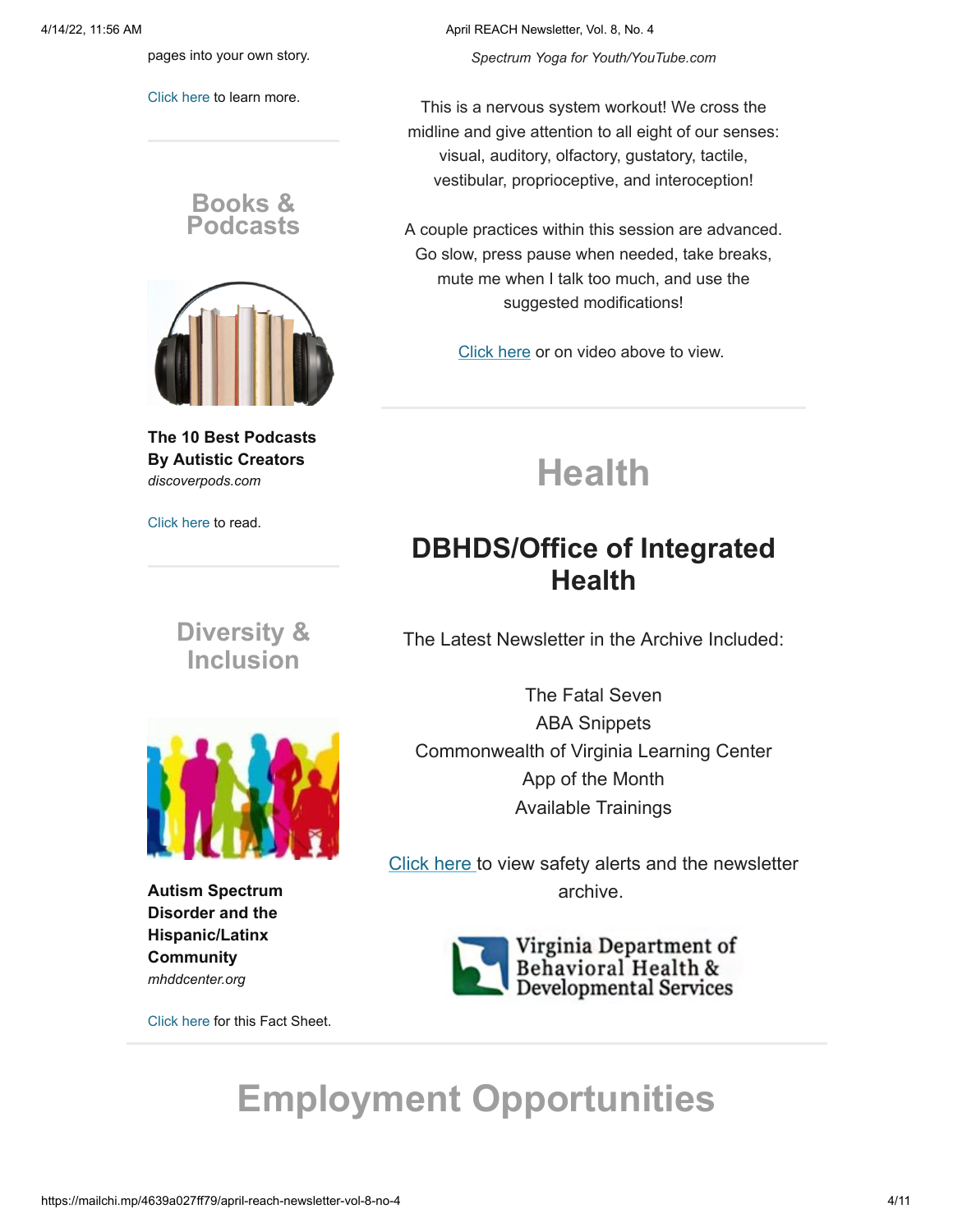4/14/22, 11:56 AM April REACH Newsletter, Vol. 8, No. 4



### **Come check out our job openings for REACH Region III.**

For information on available positions and to apply [click here.](https://careers-nrvcs.icims.com/jobs/intro) *(Type 'REACH' in the search bar)*

# **Opportunities and Events**



## **Events (Virtual)**

### [PEATC April Online Workshop calendar](https://science.us13.list-manage.com/track/click?u=3fb570409a3d1c06ead458c03&id=639a9b1012&e=830a97bf28)

*A variety of free workshops (potty training, sibling roles, facilitating social opportunities, etc.), often happening on Tuesdays and Wednesdays of each week, some in Spanish and some in English.*

[Kennedy Krieger Institute Center for Autism and Related Disorders:](https://science.us13.list-manage.com/track/click?u=3fb570409a3d1c06ead458c03&id=07aa3097d3&e=830a97bf28) Autism Acceptance Month Miniseries **(free)**

> **Thursdays, April 14 - 28 noon – 1:00pm EST**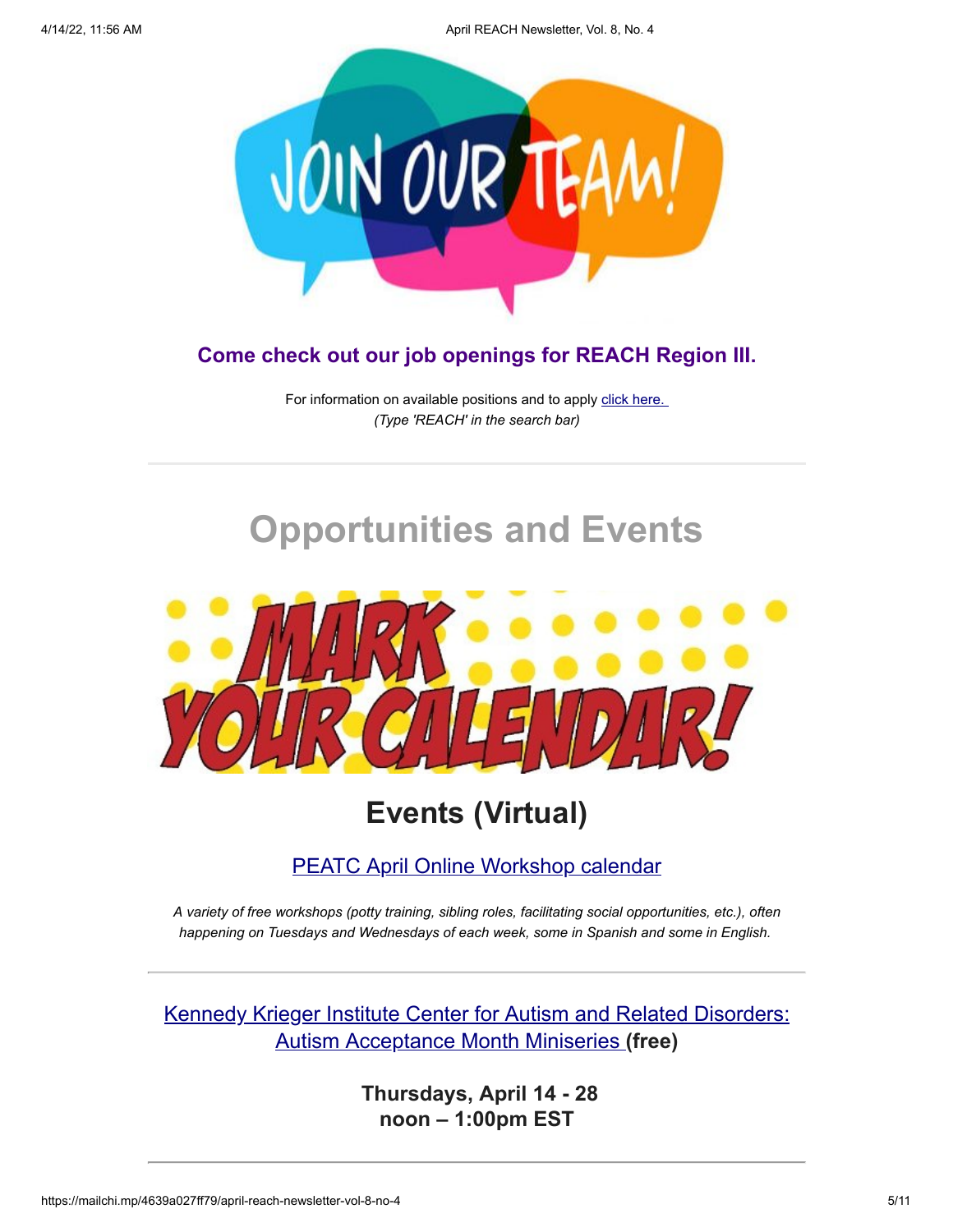[Atlanta Autism Consortium: Neurodiversity Panel with Dr. Kerry Magro](https://science.us13.list-manage.com/track/click?u=3fb570409a3d1c06ead458c03&id=a846ab8bc9&e=830a97bf28) **(free)** 

### **Tuesday, April 19th 6:30 - 7:30pm**

[VT Carilion Sc](https://science.us13.list-manage.com/track/click?u=3fb570409a3d1c06ead458c03&id=92d0491c5a&e=830a97bf28)[hool of Medicine: Neurodiversity Panel Discussion -](https://science.us13.list-manage.com/track/click?u=3fb570409a3d1c06ead458c03&id=faee4c16f9&e=830a97bf28) Different Perspectives of Autism [\(](https://science.us13.list-manage.com/track/click?u=3fb570409a3d1c06ead458c03&id=cd72130f9b&e=830a97bf28)**free)**

> **Wednesday, April 27 11:00am EST**

[CA Human Services: ADOS-2 Virtual Training](https://science.us13.list-manage.com/track/click?u=3fb570409a3d1c06ead458c03&id=d7662fc914&e=830a97bf28) **(fee-based)**

**May 4 - 6**

[CA Human Services 20th Annual Autism Conference - Community:](https://science.us13.list-manage.com/track/click?u=3fb570409a3d1c06ead458c03&id=088360f64e&e=830a97bf28) Stronger Together **(fee-based)**

**May 17th - June 17th**

## **Events (In-person)**

I'm Determined MOVE Summit: 9th Annual [Mentorship Summit for Virginia African American](https://science.us13.list-manage.com/track/click?u=3fb570409a3d1c06ead458c03&id=fee83db388&e=830a97bf28) Youth with Disabilities

July 17-19 (applications due April 22)

Virginia State University Petersburg, VA

## **In-Person Professional Trainings**

*[Carolina Institute for Developmental Disabilities \(CIDD\), UNC Chapel](https://science.us13.list-manage.com/track/click?u=3fb570409a3d1c06ead458c03&id=5106b95da5&e=830a97bf28)*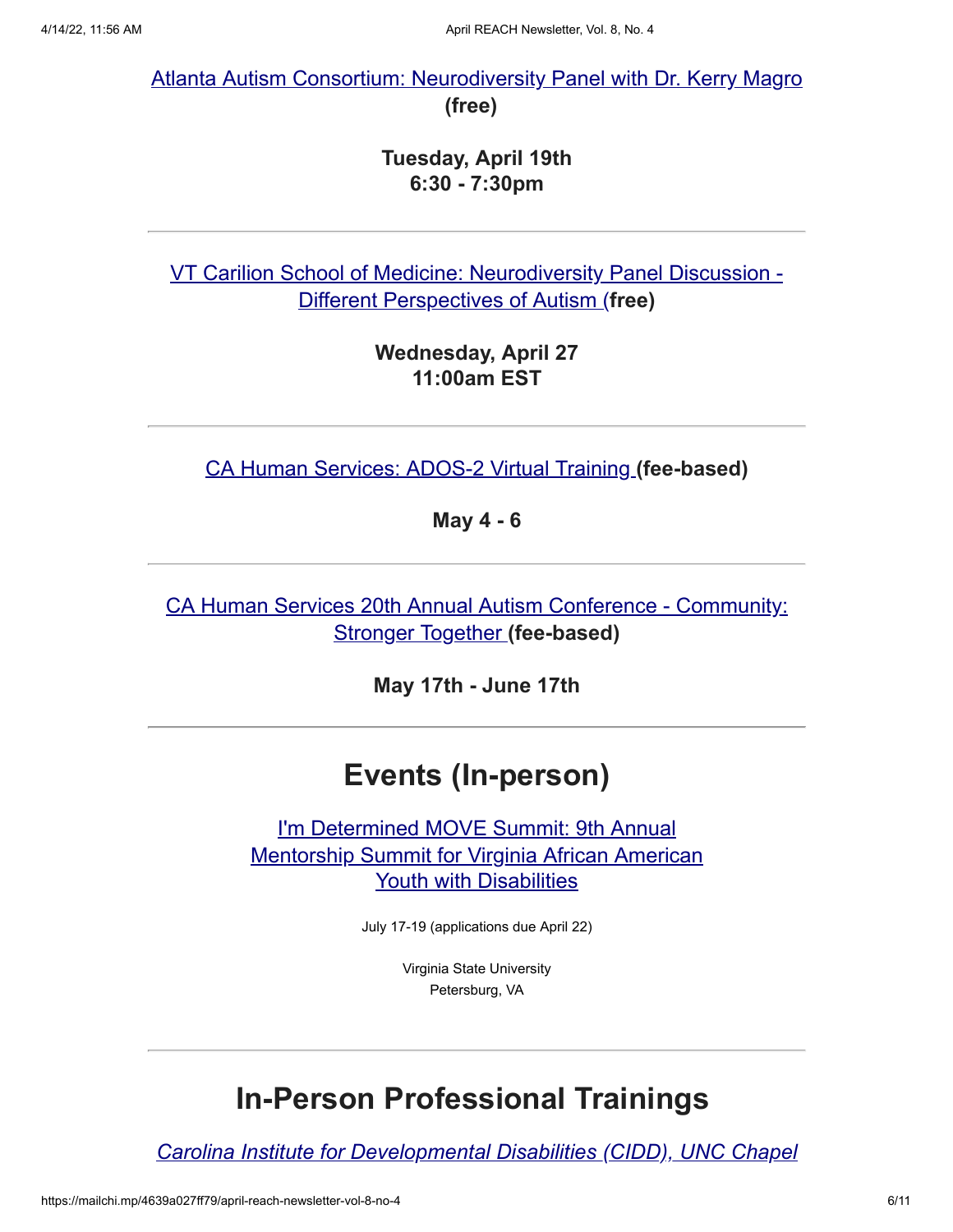4/14/22, 11:56 AM April REACH Newsletter, Vol. 8, No. 4

*Hill: Autism Diagnostic [Observation Schedule, Second Edition \(ADOS-2\) Introductory/Clinical](https://science.us13.list-manage.com/track/click?u=3fb570409a3d1c06ead458c03&id=5106b95da5&e=830a97bf28) Workshop (fee-based)*

> May 19 - 20 Chapel Hill, NC

## **Virtual Professional Trainings**

### **Weill Cornell Medicine Psychiatry: GAIN Differential Diagnosis Workshops and other trainings (fee based)**

[- Differential Diagnosis of ASD: Early Childhood](https://science.us13.list-manage.com/track/click?u=3fb570409a3d1c06ead458c03&id=ecaea8bf07&e=830a97bf28)

[- Differential Diagnosis of ASD: School Age and Adolescence](https://science.us13.list-manage.com/track/click?u=3fb570409a3d1c06ead458c03&id=e0336b41f4&e=830a97bf28)

- Global Autism Interactive Network - Quarterly Training

[- Global Autism Interactive Network – Office Hours](https://science.us13.list-manage.com/track/click?u=3fb570409a3d1c06ead458c03&id=b8d01e6aea&e=830a97bf28)

- [University of Minnesota ADOS-2 Introductory/Clinical Training](https://science.us13.list-manage.com/track/click?u=3fb570409a3d1c06ead458c03&id=494a28d20e&e=830a97bf28)

- [University of California at San Francisco ADOS-2 Introductory/Clinical Training](https://science.us13.list-manage.com/track/click?u=3fb570409a3d1c06ead458c03&id=6b554dd7ff&e=830a97bf28)

- [University of California at San Francisco](https://science.us13.list-manage.com/track/click?u=3fb570409a3d1c06ead458c03&id=690743e61c&e=830a97bf28) [ADOS-2 Toddler Module Workshops](https://science.us13.list-manage.com/track/click?u=3fb570409a3d1c06ead458c03&id=b56000b7fd&e=830a97bf28)

- [University of California at San Francisco](https://science.us13.list-manage.com/track/click?u=3fb570409a3d1c06ead458c03&id=7440aad101&e=830a97bf28) [Conference on the Assessment of Autism Spectrum Disorders:](https://science.us13.list-manage.com/track/click?u=3fb570409a3d1c06ead458c03&id=9284f73f9b&e=830a97bf28) Best Practice Guidelines for Measure Selection and Interpretation

# **DBHDS**



[Click Here](http://www.dbhds.virginia.gov/) for the website.

**[Click Here](http://www.dbhds.virginia.gov/developmental-services/provider-development) for Provider Development.** 

## **Resources**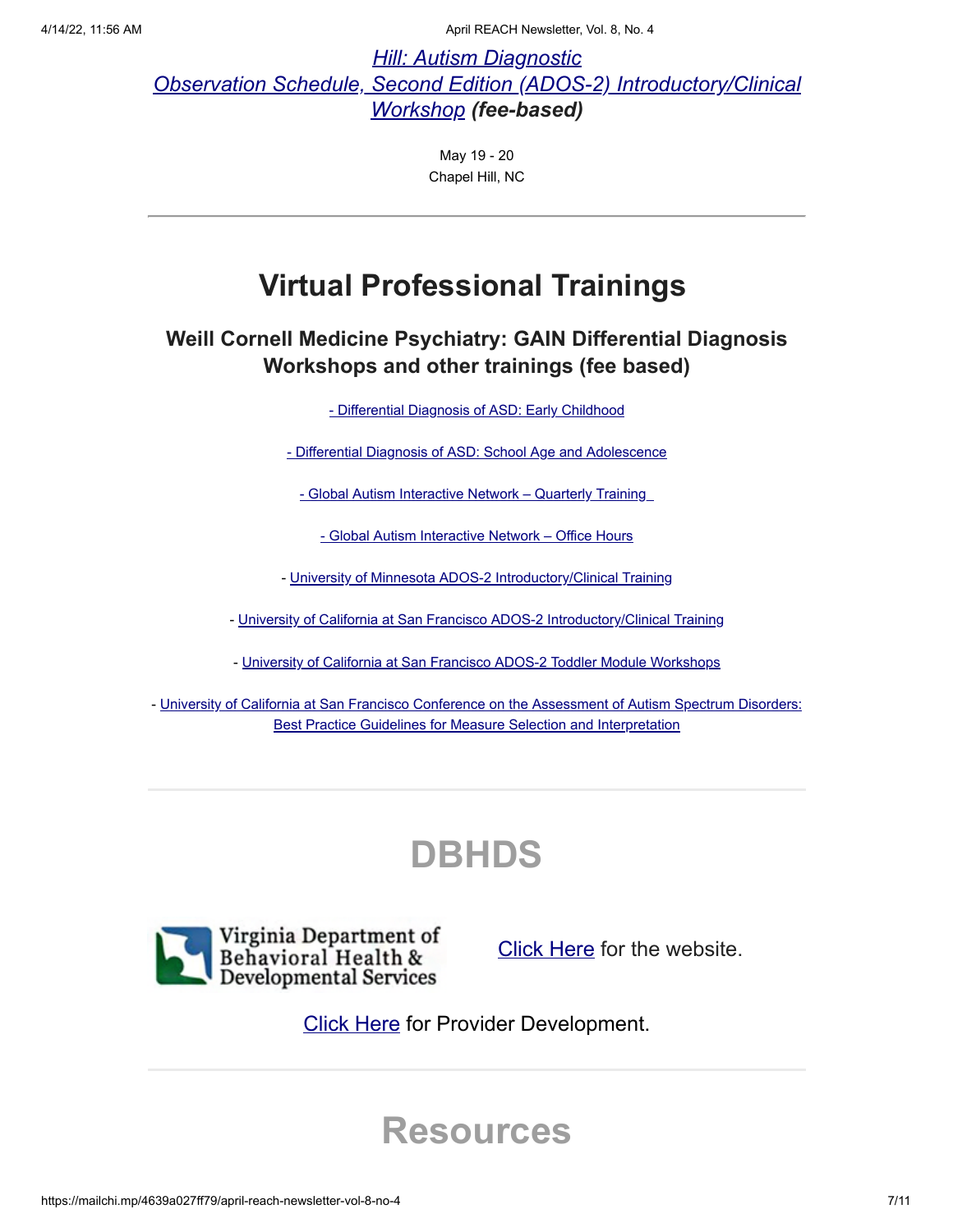## **The ARC of the United States**

### **Our Virtual Program Library for People With Disabilities Is Now Live!**

Looking for online activities that someone with disabilities in your life can use to keep busy as the weather cools down?

We're excited to share our new Virtual Program Library, a free hub full of on-demand activities that can be done from home by people with disabilities, their families, and service providers.

Topics include arts, community and life skills, health and wellness, virtual clubs, and more.

Visit the hub to check out the resources we have so far and share it with your networks so it can continue to grow into a robust resource for people with disabilities and their supporters!

[Click here](https://programlibrary.thearc.org/browse?utm_source=cc&utm_medium=email&utm_campaign=cfp) to view!



## **Virginia CommonHelp**

In these difficult times, many Virginians are looking for assistance with essential services. **Virginia CommonHelp makes it easy for you to apply for multiple Department of Social Services programs using one online application.**

CommonHelp partners with several government agencies to offer Virginians a fast and easy way to apply for a wide range of services:

- Help with paying for childcare
- Home energy assistance
- Help with buying food
- Low or no-cost healthcare
- Temporary cash assistance for families with children

[To determine your eligibility for one or more programs, you can complete CommonHelp's online eligibility](https://commonhelp.virginia.gov/access/accessController?id=0.6467284203779499&utm_campaign=covid19resources&utm_content=commonhelp&utm_medium=email&utm_source=govdelivery) port[al.](https://lnks.gd/l/eyJhbGciOiJIUzI1NiJ9.eyJidWxsZXRpbl9saW5rX2lkIjoxMDcsInVyaSI6ImJwMjpjbGljayIsImJ1bGxldGluX2lkIjoiMjAyMDA3MDguMjQwNjk5NTEiLCJ1cmwiOiJodHRwczovL2NvbW1vbmhlbHAudmlyZ2luaWEuZ292L2FjY2Vzcy9hY2Nlc3NDb250cm9sbGVyP2lkPTAuNjQ2NzI4NDIwMzc3OTQ5OSZ1dG1fY2FtcGFpZ249Y292aWQxOXJlc291cmNlcyZ1dG1fY29udGVudD1jb21tb25oZWxwJnV0bV9tZWRpdW09ZW1haWwmdXRtX3NvdXJjZT1nb3ZkZWxpdmVyeSJ9.riZclMucviED6uCtz24zJKH5HYTfxm8k1PasQt13PZ4/s/921886101/br/80790766155-l) The portal will tell you which programs you qualify for and how to apply for them online. Visit the [CommonHelp website](https://commonhelp.virginia.gov/?utm_campaign=covid19resources&utm_content=commonhelp&utm_medium=email&utm_source=govdelivery) to learn more about the programs and government agencies that they partner with.

### **The Employment Toolkit for Job Seekers with Autism**

*readyjob.org*

[Click here](https://mcusercontent.com/898af1729382f137e646c6110/files/e32f35f4-ca0e-4872-8a62-475138fff2b8/Find_Your_Dream_Job_Toolkit.pdf) to view.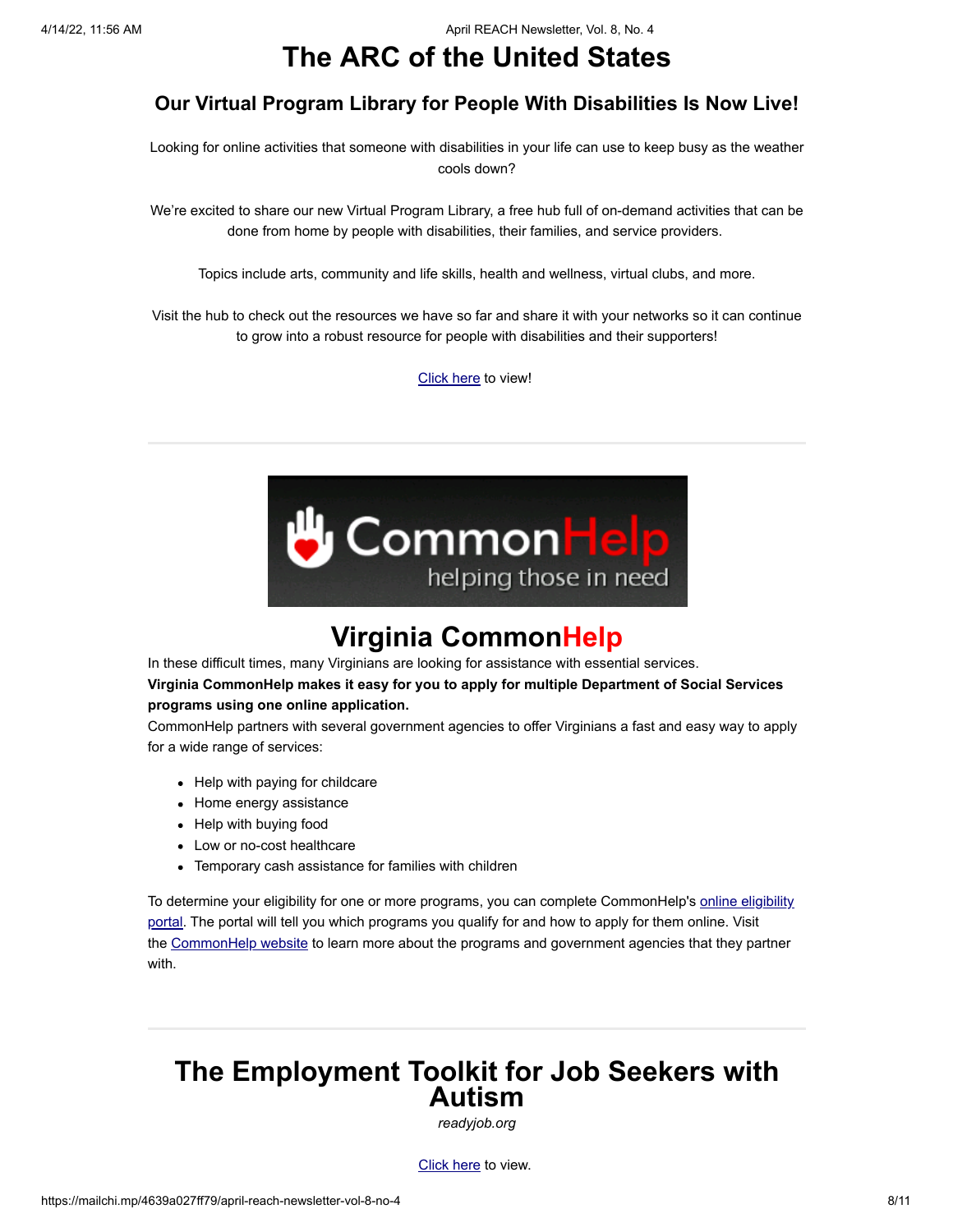

#### **The Arc of Virginia**

*Our Mission*. The Arc of Virginia promotes and protects the human rights of people with intellectual and developmental disabilities and actively supports their full inclusion and participation in the community throughout their lifetimes.

*Our Vision.* People with intellectual and developmental disabilities are valued as classmates, coworkers, neighbors, citizens and friends.



#### **The Virginia Tech Autism Clinic**

VTAC in the Psychology Department of Virginia Tech, opened in the Fall of 2005 to provide clinical services to individuals with Autism Spectrum Disorders and their families in the surrounding New River Valley.

[Click here](https://www.vtcar.science.vt.edu/events.html) for Events and News!

[Click here](https://www.vtcar.science.vt.edu/) for their website.

[Click here](http://www.thearcofva.org/) for their website.



#### **NADD**

NADD is a not-for-profit membership association established for professionals, care providers and families to promote understanding of and services for individuals who have developmental disabilities and mental health needs. [Click here](http://thenadd.org/about-nadd/) for their website.



Special needs require special attorneys.

#### **The Special Needs Alliance**

The Special Needs Alliance is a national, nonprofit organization committed to helping individuals with disabilities, their families and the professionals who serve them. [Click here](http://www.specialneedsalliance.org/) for their website and [here](https://www.specialneedsalliance.org/the-voice/) for **The Voice -Special Needs Alliance Newsletter.**



**The Virginia Autism Council Commonwealth Autism**

## commonwealth  $\rightarrow$  >  $>$  autism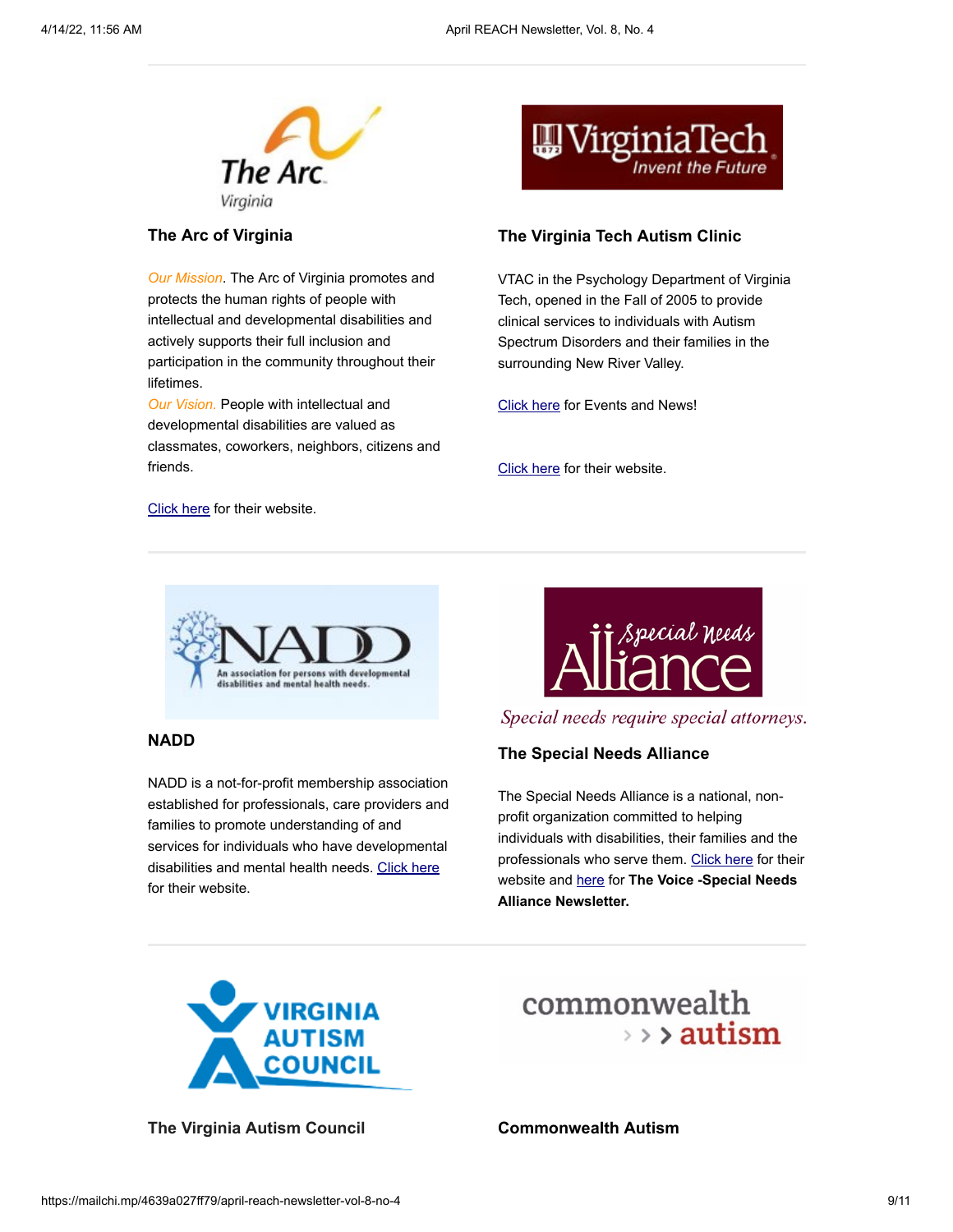This website is Virginia's clearinghouse on best practices and research-based education and training opportunities to advance personnel development and knowledge regarding autism in Virginia. [Click here](http://www.autismtrainingva.vcu.edu/) for more information.

[Click here](https://cahumanservices.org/establishing-change/information-resource-assistance/) to view Resources compiled by **Commonwealth Autism**.

# **New River Valley Disability Resource Center**

A non-profit Center for Independent Living serving the NRV

#### **New River Valley Disability Resource Center**

A Non-Profit Center for Independent Living; Serving the NRV

[Click here](https://nrvdrc.org/) for their website for Events and Resources.

### **Vaccine Information Center - Virginia Department of Health**

[Click here](https://www.vdh.virginia.gov/covid-19-vaccine/) for information on VDH COVID-19 Vaccination Response.



*Copyright © 2015 NRVCS, All rights reserved.*

#### [About REACH](https://gallery.mailchimp.com/898af1729382f137e646c6110/files/About_REACH.pdf)

[Fact Sheet-Adult](https://gallery.mailchimp.com/898af1729382f137e646c6110/files/Fact_Sheet_Adult_Crisis_Services.pdf) [Fact Sheet-Children](https://gallery.mailchimp.com/898af1729382f137e646c6110/files/Fact_Sheet_Children_s_Crisis_Services.pdf)

Contact REACH Region III

**Our mailing address is:** 824 W. Main St., Radford, VA 24141